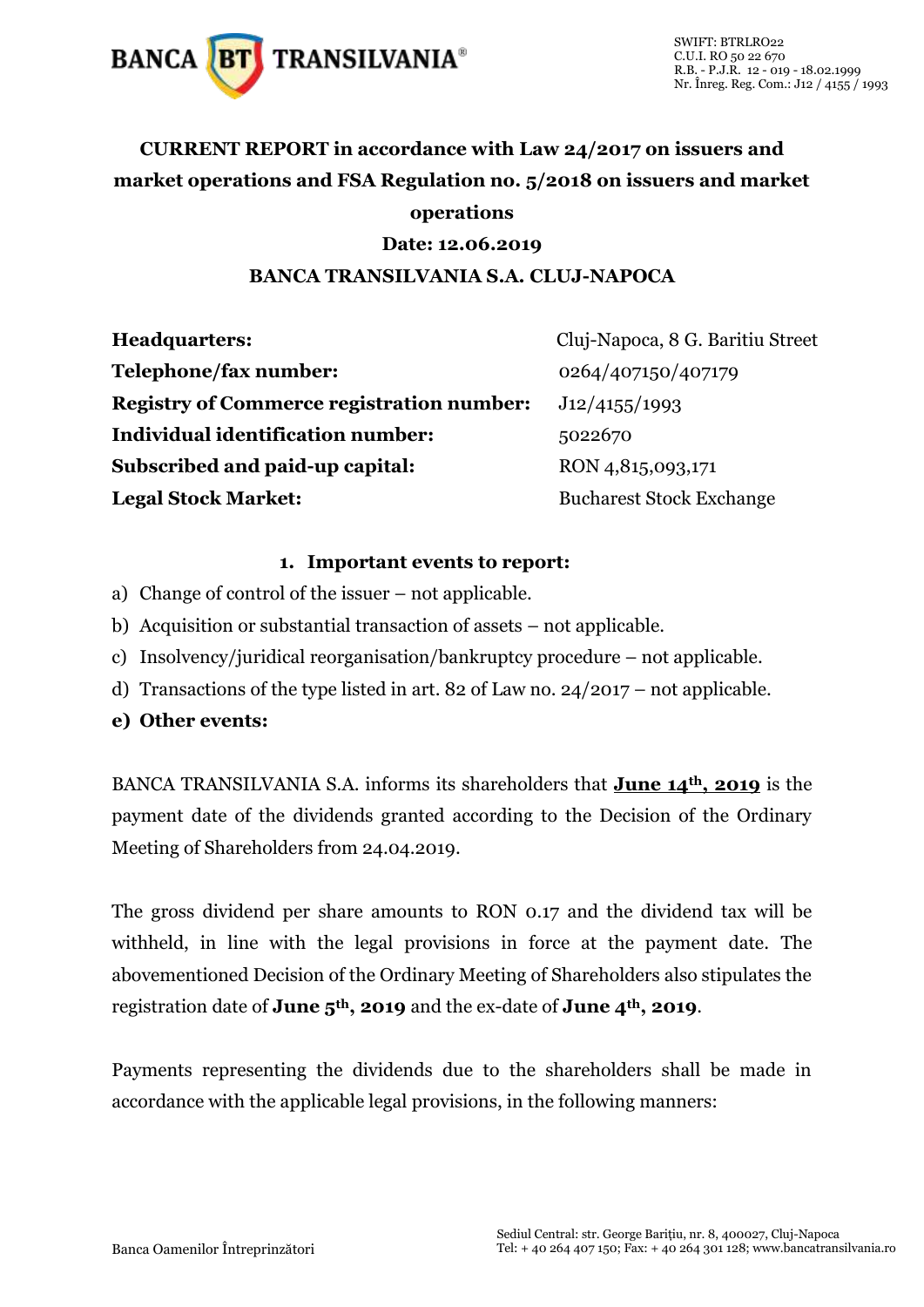

## **I. Payments to the shareholders represented by the Participants (brokers) in the Central Depository system, with shares placed in Section 2:**

In accordance with the legal provisions, the shareholders who, at the above mentioned registration date, hold BT shares (TLV symbol) on accounts opened with one or several Participants in the Central Depository's system, shall receive the dividends for the respective stake on the Participants' account (as per the stake level managed by each Participant), without the submission of any other additional documents, except for the ones for which the Participant has provided the Central Depository with a contract termination notice at least 2 working days before the payment date.

**II. For shareholders not represented by a participant or which have shares in Section 1, the payment of dividends will be conducted by the payment agent Banca Transilvania SA, headquartered in Cluj-Napoca, 8 G. Baritiu street, Cluj county, Trade Register no. J12/4155/1993, Tax Identification no. 5022670, through one of the following methods:** 

## 1. **For the shareholders (individuals or companies) which hold a BT account:**

The dividends shall be paid by bank transfer to the shareholders (individuals or companies) that have an account with BT or open a current account with Banca Transilvania SA by **05.06.2019.** The shareholders do not have to notify the credit institution on the existence/opening of the bank account.

## **2. In any other situation, the dividend payment will take place through cash payments at the counters of Banca Transilvania SA**

### *LEGAL ENTITIES*

For legal-entity shareholders that do not fall under pt. I (i.e. are not represented by a Participant) or pt. II (do not have an account opened with Banca Transilvania), the dividends shall be paid in cash, through Banca Transilvania's counters all over the country.